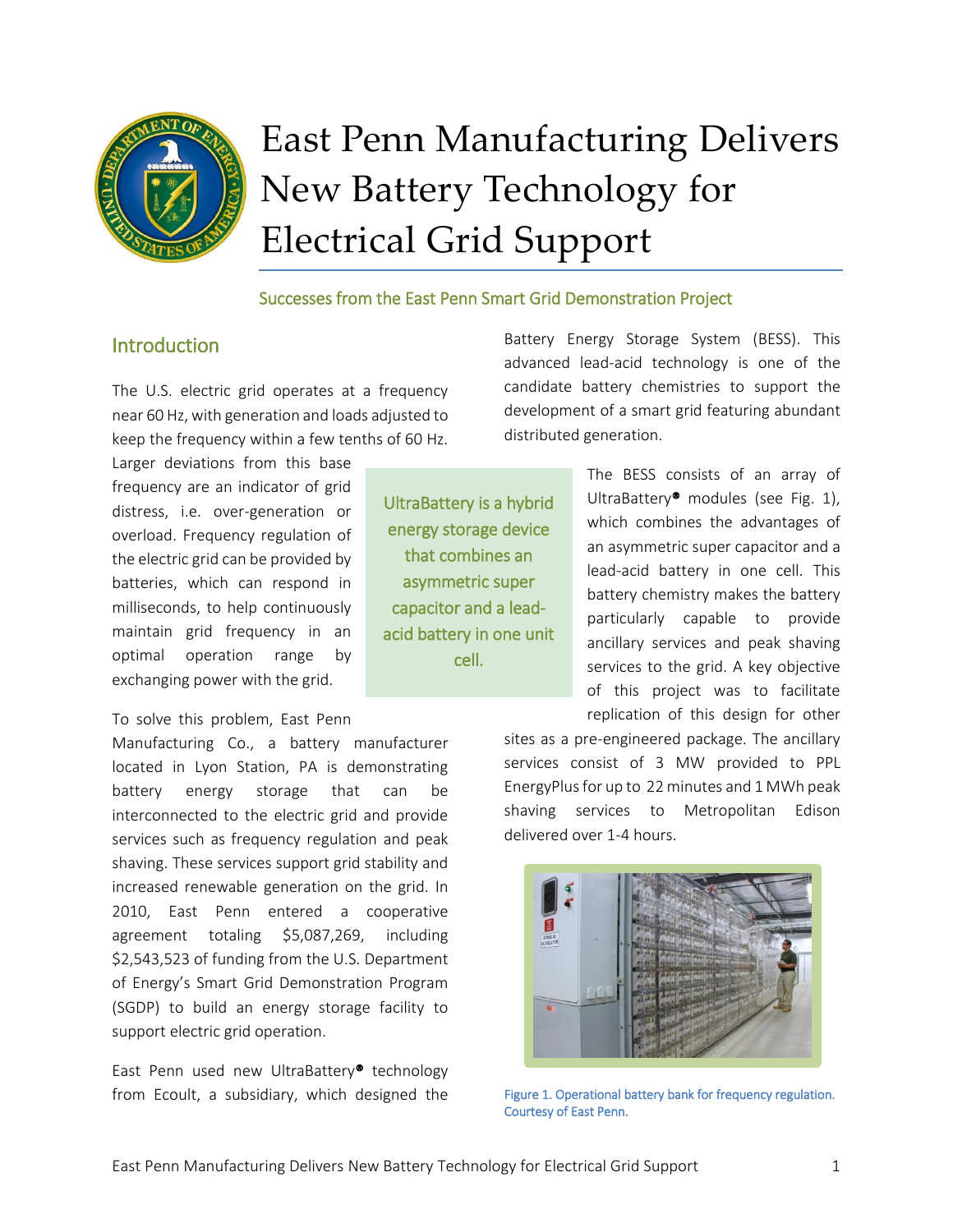# The Battery Advances Energy Storage **Technology**

East Penn packaged and tested its advanced leadacid technology featuring integrated super capacitor into lead-acid battery chemistry (see Fig. 2). This technology exceeds the metrics met by conventional lead-acid technology for cycle life (longevity), partial state of charge ( $pSoC$ )<sup>1</sup> operation (durability) and efficiency. It is also just as safe as traditional lead-acid technology. This performance has been established by rigorous testing by multiple organizations. The project tested its technical and market potential while connected to the electric grid.

Testing showed that cycle life (number of cycles) is up to 5 times that of a conventional valve regulated lead acid (VRLA) battery, confirming earlier experiences with the technology. This longevity makes the technology cost effective for electrical grid applications and also for hybrid electric vehicle<sup>2</sup> (HEV) automotive applications that operate at a partial state-of-charge.



Figure 3. Lead-acid cell (top left), ultracapacitor (top right), UltraBattery® (bottom). Courtesy of East Penn.

 $\overline{a}$ 

Applications across multiple industries can lower the per-unit cost, increasing the chances for sustainable commercial success.



Figure 2. BESS response to 3 MW PJM Regulation Signal

Lead-acid batteries are not fully charged or discharged during normal operation in order to avoid known failure modes. Together with even smaller variations in charge during operation (see Fig. 3), this is referred to as partial state-ofcharge (pSoC) operation. In this regime, performing variability management applications, such as regulation services or renewable ramp rate smoothing, UltraBattery® technology has exceptional recharge rate capability.

The UltraBattery® cell achieves typical DC–DC efficiency of 93–95% when performing variability management applications such as regulation services or renewable ramp rate smoothing in a pSoC regime.

The UltraBattery® also achieves typical DC–DC efficiency of between 86% and 95% (rate dependent) when performing energy-shifting applications in pSoC. This high efficiency compares favorably with the typical efficiency of

#### published Jan. 2014,

http://energystoragealliance.com.au/public-domaintest-data-showing-key-benefits-applicationsultrabattery

 $1$  White Paper, UltraBattery®: High Efficiency and Long Life in Partial State of Charge Applications, [http://www.ecoult.com/landing/whitepaper/index.p](http://www.ecoult.com/landing/whitepaper/index.php) [hp,](http://www.ecoult.com/landing/whitepaper/index.php) accessed 5/19/15

<sup>&</sup>lt;sup>2</sup> White Paper, "Public-Domain Test Data Showing Key Benefits and Applications of the UltraBattery",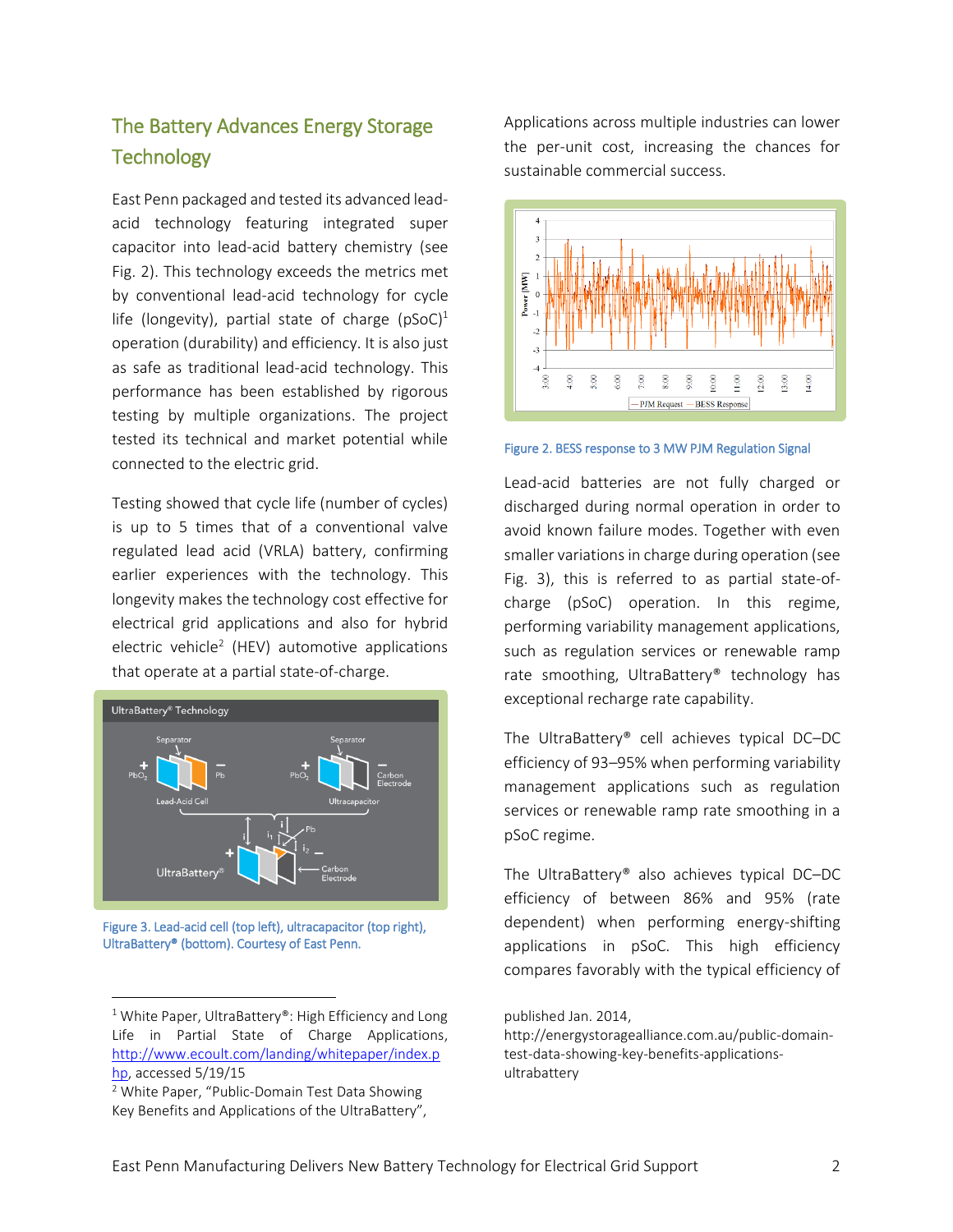less than 75% when standard valve regulated lead acid (VRLA) batteries are applied to energy shifting using the typical top-of-charge regime.

Compared to conventional lead-acid technology, the UltraBattery® requires fewer refresh cycles, and due to its operation in the pSoC, increased

> East Penn battery technology is "highly beneficial since a mismatch between frequency regulation request and response causes feedback loops due to generator overshoot."

round trip efficiency. For frequency regulation the average round-trip AC-AC efficiency is 81.5%, which includes the AC-DC/DC-AC conversation necessary for interconnection to the grid.

# Operation Proves Performance in Real World **Setting**

East Penn constructed a 3 MW, 1 MWh facility at their site in Lyon

Station, PA, with battery monitoring and power conditioning subsystems, and began providing frequency regulation services to the grid in 2012 (see Fig. 4). As of March 31, 2015, the demonstration BESS has achieved 6,272 MWh of charge/discharge throughput in supplying ancillary services to PJM. With battery regulation, the battery bank provides an essentially instantaneous response, whereas traditional generators respond more slowly and tend to overshoot the regulation goal, thereby being inefficient and sometimes causing reliability problems.

# Commercialization: Filling the Energy Storage Space

The project showed that there is a strong *technical* case for new generation lead-acid batteries in frequency regulation applications, as described above.

The project showed that there is a strong *economic* case for new generation lead-acid batteries in frequency regulation applications. Even performing frequency regulation alone the economic case is impressive for this technology. However in dual purposing – where UltraBattery® is utilized to provide more than one service – the

> economic case improves further, especially when the services are complementary such as the case with frequency regulation and data center backup.

> The project showed that there is a strong *environmental* case for new generation lead-acid batteries in frequency regulation applications. In situations where rapid response is needed, batteries outperform fossil fuel generators in dynamic frequency regulation services,

because they are more efficient in reaching the frequency set-point than using fossil generation directly. This can reduce the carbon output of the traditional electricity grid per unit of energy delivered. Furthermore, while many energy storage solutions have no economically viable recovery and recycling paths (e.g. end up in landfill or are ground into sludge for construction materials) UltraBattery® has a fully closed-loop and profitable recovery chain – essentially every old battery is recovered and 96% of each battery is used to make new batteries. Furthermore the remaining 4% is almost entirely used in industrial and agricultural processes.